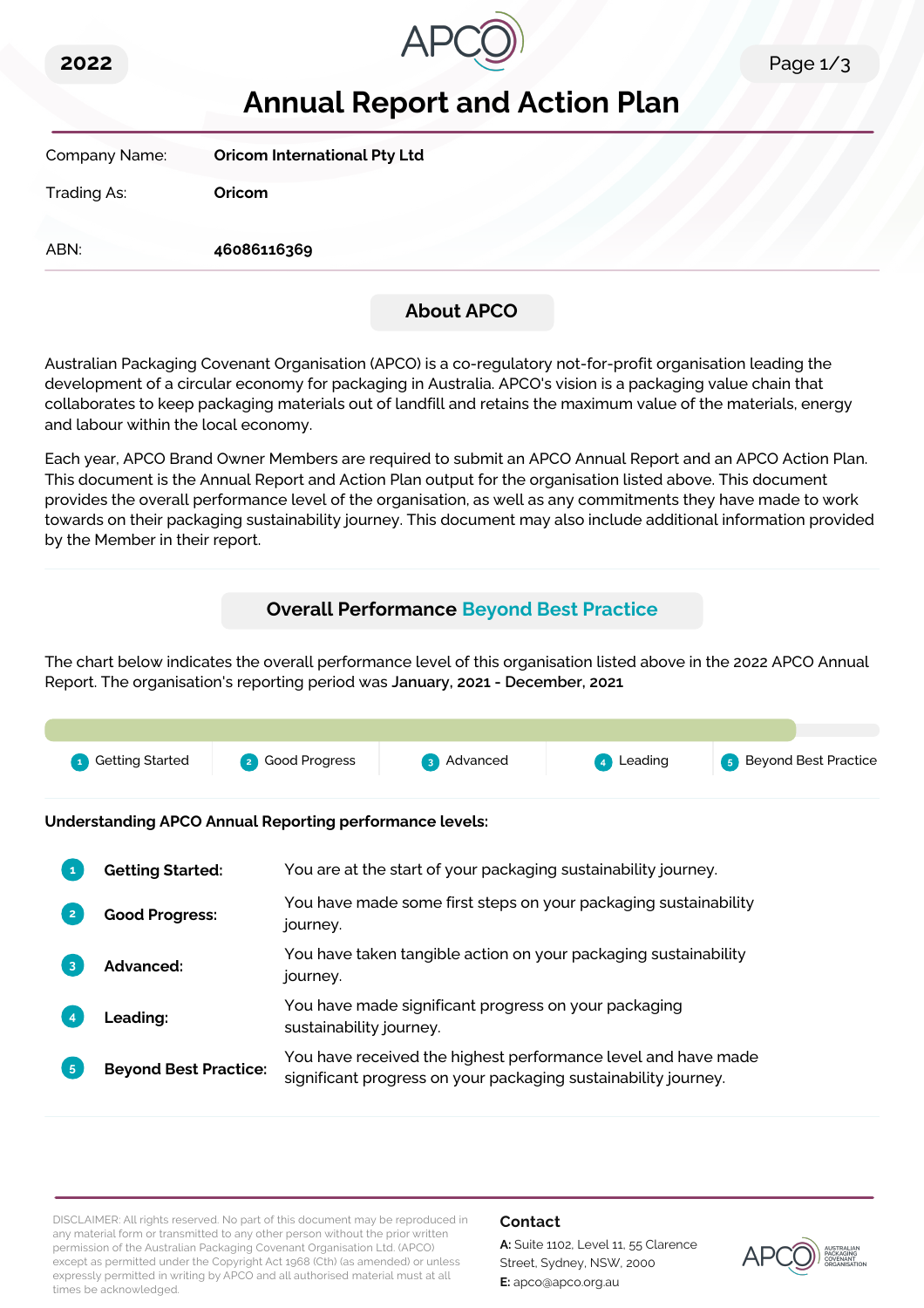

# **APCO Action Plan Commitments**

For each of the Packaging Sustainability Framework criteria listed below, a description is provided along with the commitments made by the organisation in their APCO Action Plan.

#### Criteria 1:

### **Governance & Strategy:**

This criteria considers actions to integrate packaging sustainability into business strategies.

- Develop a strategy that includes goals for packaging sustainability that addresses the Sustainable  $\bullet$ Packaging Guidelines (SPGs) or equivalent.
- Include a commitment to the 2025 National Packaging Targets and aim to integrate it within business processes.

#### Criteria 2:

#### **Design & Procurement:**

This criteria considers actions taken to ensure that sustainability principles are considered in the design or procurement of both new and existing packaging through use of the Sustainable Packaging Guidelines (SPGs).

- Use the Sustainable Packaging Guidelines to review our packaging to identify opportunities for improvement.
- Record the outcomes of reviews or packaging using the Sustainable Packaging Guidelines so that any team member can refer back to them in future and for auditing purposes.
- Conduct packaging reviews using the SPGs for **60**% of our packaging.

### Criteria 3: **Recycled Content:**

This criteria considers actions taken to increase or optimise the amount of recycled material used by your organisation.

- Aim to use recycled materials in any packaging where this is feasible, including:
	- Primary packaging  $\circ$
	- $\circ$ Secondary packaging
	- $\circ$ Tertiary packaging

#### Criteria 4:

#### **Recoverability:**

This criteria considers actions taken to improve the recovery of packaging at end-of-life and increase use of reusable packaging.